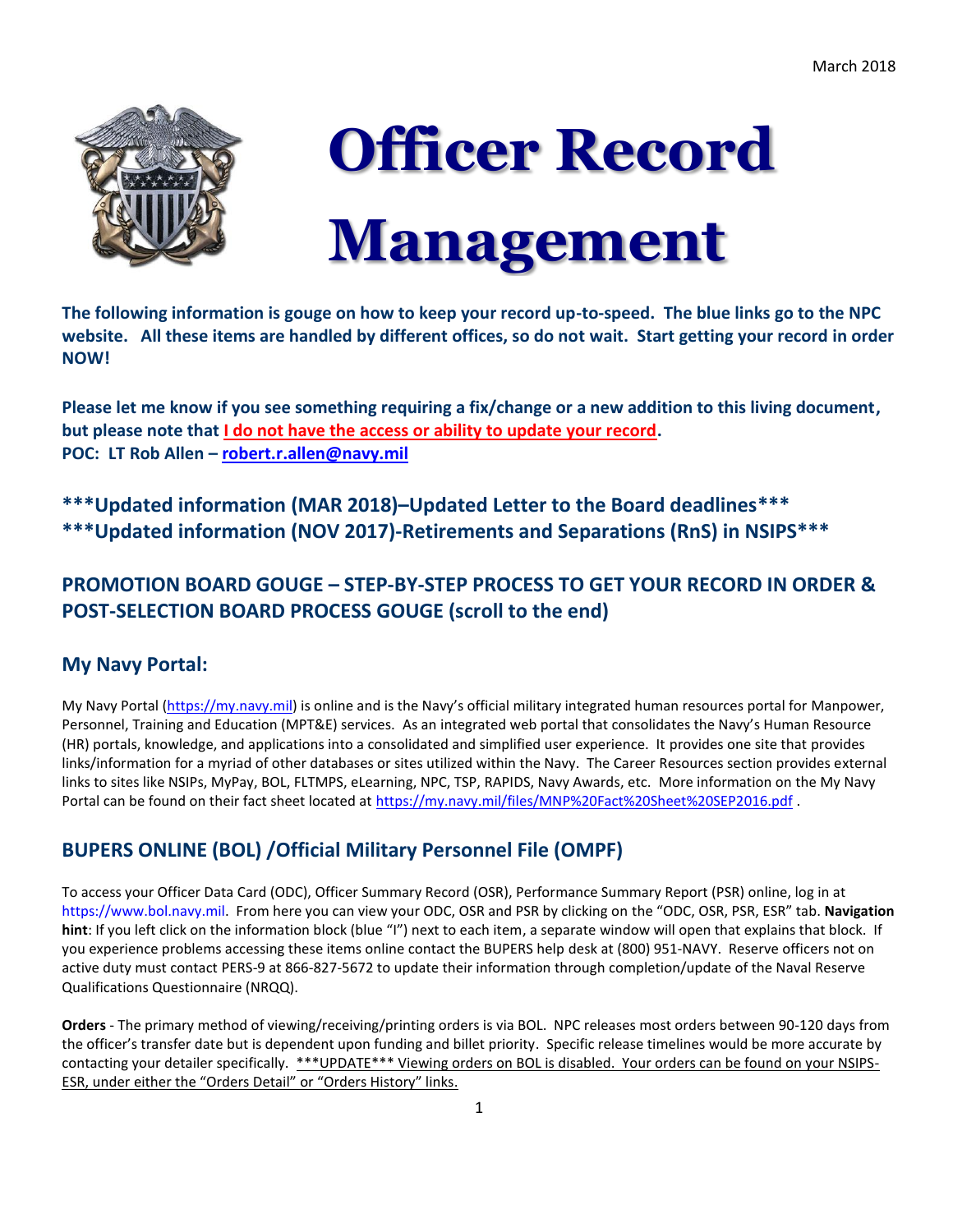**Tour Length** – Orders are written based on tour lengths defined i[n MILPERSMAN 1300-308.](http://www.public.navy.mil/bupers-npc/reference/milpersman/1000/1300Assignment/Documents/1300-308.pdf) Although PERS can move officers early based on the needs of the Navy, officers should expect to execute orders for the tour length stated in their orders.

**OMPF (OMPF – MY RECORD/CDROM) Image Documents** - OMPF provides a secure and efficient method for you to access and review your image record 24/7 and is the preferred method of obtaining OMPF information and correcting your records (see Corrections below) versus ordering on CDROM. Active duty USN and USNR drilling Reservists should use [OMPF](http://www.public.navy.mil/bupers-npc/career/recordsmanagement/Pages/MyOMPF.aspx) (located within [BOL\)](https://www.bol.navy.mil/bam/) to view/get copies of their OMPF record. Ordering a CD should only be done for retaining a copy. See [NAVADMIN 398/10](http://www.public.navy.mil/bupers-npc/reference/messages/Documents/NAVADMINS/NAV2010/NAV10398.txt) for details.

- To correct documents in your OMPF record see NPC webpage's [Corrections and Submissions,](http://www.public.navy.mil/BUPERS-NPC/CAREER/RECORDSMANAGEMENT/Pages/MyOMPF.aspx) [Document Submission,](http://www.public.navy.mil/bupers-npc/career/performanceevaluation/Pages/default.aspx) [Frequently](http://www.public.navy.mil/CareerInfo/RecordsManagement/AboutYourRecord/FAQ.htm)  [Asked Questions](http://www.public.navy.mil/CareerInfo/RecordsManagement/AboutYourRecord/FAQ.htm) (FAQ) an[d Contact Us.](http://www.public.navy.mil/bupers-npc/career/recordsmanagement/militarypersonnelrecords/Pages/ContactUs.aspx)

-Additional information available o[n DOCUMENT SUBMISSION GUIDELINES FOR THE ELECTRONIC MILITARY PERSONNEL RECORDS](http://www.public.navy.mil/bupers-npc/reference/instructions/BUPERSInstructions/Documents/1070.27C.pdf)  [SYSTEM](http://www.public.navy.mil/bupers-npc/reference/instructions/BUPERSInstructions/Documents/1070.27C.pdf) [& OFFICER PERMANENT PERSONNEL RECORD](http://www.public.navy.mil/bupers-npc/reference/milpersman/1000/1000General/Documents/1070-020.pdf)

## **USE OF ENCRYPTED EMAILS WITH THE CUSTOMER SERVICE CENTER:**

Encrypted Email (**[uasknpc@navy.mil](mailto:uasknpc@navy.mil)**) for the [Customer Service Center,](http://www.public.navy.mil/bupers-npc/organization/npc/csc/Pages/default.aspx) 1-866-U-ASK-NPC (1-866-827-5672), is now in use for general inquiry questions and routine correspondence, such as record request inquiries, fitness report/evaluation questions, detailer and Career Management System-Interactive Detailing information, or any email containing personally identifiable information (PII).

The email account **[CSCSELBOARD@navy.mil](mailto:CSCSELBOARD@navy.mil)** remains available to receive encrypted correspondence to selection boards. The sender must choose to encrypt the email. If the sender is unable to send encrypted email, any sensitive information or PII should be removed. To download the mailbox certificate for encrypted email, users must:

- Visit **[https://dod411.gds.disa.mil](https://dod411.gds.disa.mil/)**
- Type **[uasknpc@navy.mil](mailto:uasknpc@navy.mil)** or **[CSCSELBOARD@navy.mil](mailto:CSCSELBOARD@navy.mil)** in the "Email address" field, then click "Search,"
- Click the "BUPERS" or "CSC" link under "Last Name,"
- Click on the link "Download Certificate(s) as vCard,"
- Click "Software Certificate for **[uasknpc@navy.mil](mailto:uasknpc@navy.mil)**" or "Software Certificate for **[CSCSELBOARD@navy.mil](mailto:CSCSELBOARD@navy.mil)**,"
- Click the "Open" button on the File Download pop-up. The certificate will open. Click "Save and Close,"
- The certificate is then saved to the profile and can be used to send encrypted email.

### **OFFICER DATA CARD & OFFICER SUMMARY REPORT UPDATES/CORRECTIONS**

Updates or corrections to your ODC are done through the appropriate PERS code at Navy Personnel Command, or by the **Navy Standard Integrated Pay/Personnel System** (NSIPS), depending on the block of the ODC that requires update or change. The list of who to contact by ODC block number is located in [Appendix E of NAVPERS 15839I, Volume II](http://www.public.navy.mil/bupers-npc/reference/noc/Pages/default.aspx) (also called the Navy Officer Occupational Classification System –NOOCS- Manual).

Active duty change requests to the OSR are done by requesting changes to the ODC (you cannot update the OSR, you must make change requests to the ODC; updates/corrections to your ODC will automatically reflect on your OSR. Most changes or additions to the ODC that need to be reflected on the OSR involve academic degrees, service schools, personal decorations (awards) and special qualifications (AQDs). Contacts and guidance on updating the ODC can be found via [BOL.](https://www.bol.navy.mil/) For questions regarding other blocks of the OSR, contact your detailer.

The current database systems do not enable reservists to see the ODC. They only have access to the OSR updated via changes to the reserve database IMAPMIS. The NAVPERS manual referenced above (Vol II) can still be used to help track down POC's with about 80% accuracy, but the OSR does not have numbered blocks.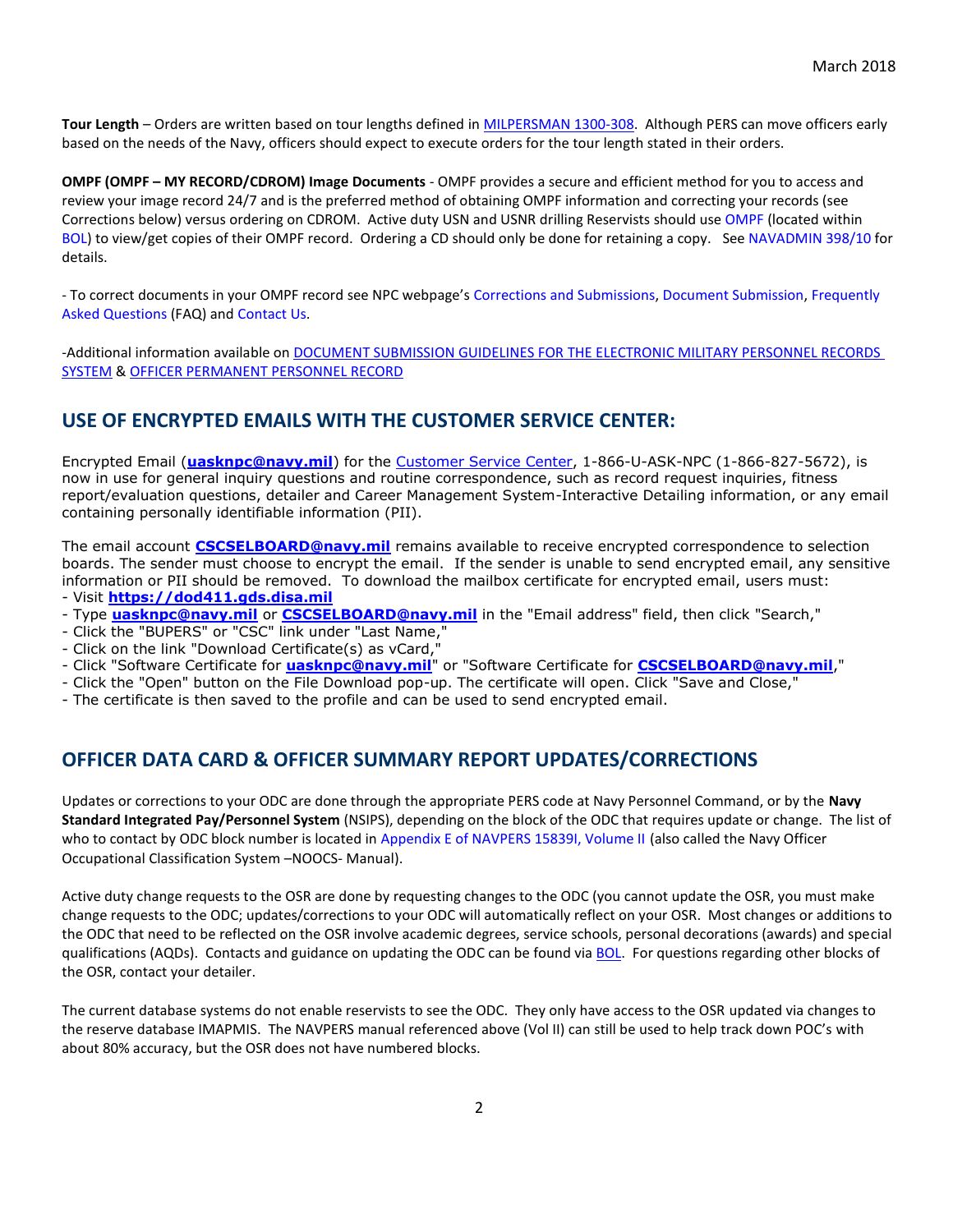## **SERVICE SCHOOLS**

Only service schools (courses) listed in the [Appendix C of NAVPERS 15839I, Volume II](http://www.public.navy.mil/bupers-npc/reference/noc/Pages/default.aspx) (NOOCS manual) may be added to the ODC/OSR; service schools not listed cannot be added to the ODC. The community manager will determine if the school needs to be added and they will work with NSIPS to make this addition, if necessary. Not all courses are listed on the ODC. Course completions are generally limited to those which are of substantial assistance in detailing and planning functions within the Bureau of Naval Personnel. Many significant courses are purposely omitted because they are basic to officer professional development, or because the utilization of the training is the responsibility of the graduate's subsequent commanding officer. Team, refresher, indoctrination, orientation and most fleet training are omitted for these reasons. If you feel a service school should be added to the Officer Manual, you will need to contact your community manager.

To add a service school into the ODC, the three digit service school code, course abbreviation, completion date and duration (weeks, or "cc" if correspondence course) are required. The course completion certificate must be sent to NSIPS for the course to be entered on your ODC/OSR. Submit either by fax (504-697-0342, DSN 647-0342), or scan and email (WORD or PDF format) to [NSIPSHELPDESK.fcm@navy.mil.](mailto:NSIPSHELPDESK.fcm@navy.mil) NSIPS can also be reached through the 24-hour toll-free Help Line at 877-589-5991. As a last resort, you can send the documents via regular mail through the U.S. Postal Service to: NSIPS CUSTOMER SUPPORT CENTER, CDM SECTION, 2251 LAKESHORE DR., NEW ORLEANS, LA 70145.

#### **Selected Reserve/Individual Ready Reserve Officers:**

Selected Reserve and Individual Ready Reserve Officers who want to update their service school information on their OSR need to provide a copy of their completion certificate with the three digit service school code to Ms. Jeanitta Edwards (PERS-911D) via email: [jeanitta.edwards@navy.mil.](mailto:marylynn.gabbard@navy.mil) Applicable web-pages are:

NRQQ Page: <http://www.public.navy.mil/bupers-npc/career/reservepersonnelmgmt/officers/Pages/NRQQ.aspx>

Other Contact Info:

<http://www.public.navy.mil/bupers-npc/career/reservepersonnelmgmt/Pages/ContactInformation.aspx>

## <span id="page-2-0"></span>**ACADEMIC DEGREES**

To add academic degrees to the ODC/OSR, refer to Education Codes in [Appendix D of NAVPERS 15839I, Volume II.](http://www.public.navy.mil/bupers-npc/reference/noc/Pages/default.aspx) This appendix shows a listing of institution (college/university) abbreviations, major fields of study, etc.

To have your formal education updated, sealed OFFICIAL transcripts directly from the university must be sent to: **Navy Personnel Command, PERS-450, 5720 Integrity Dr., Millington, TN 38055-4500**

OR

If your college offers electronic submission, the registrar's office can send official transcripts to [MILL\\_PERS450@navy.mil](mailto:MILL_PERS450@navy.mil) (MILL\_PERS450@navy.mil).

If transcripts are not available (verify this with the institution's registrar), contact PERS-450 for guidance at (901) 874-4946/4992. Transcripts will be sent fro[m PERS-450](http://www.public.navy.mil/bupers-npc/support/distribution/pages/pers45e.aspx) to [PERS-313](http://www.public.navy.mil/bupers-npc/career/recordsmanagement/militarypersonnelrecords/pages/contactus.aspx), after the ODC/OSR updates are made, to be scanned into your Official Military Personnel File (OMPF), which you can access via [BOL.](https://www.bol.navy.mil/) It will take approximately 1 week after additions/changes to the databases for the updates to appear in the ODC/OSR [\(BOL\)](https://www.bol.navy.mil/). It will take approximately 45-60 days to see the transcript scanned into the OMPF.If the document does not show up in the OMPF after 45-60 days you will have to contact PERS-450, PERS-313 does not log/track incoming documents or provide status if a document was received or not.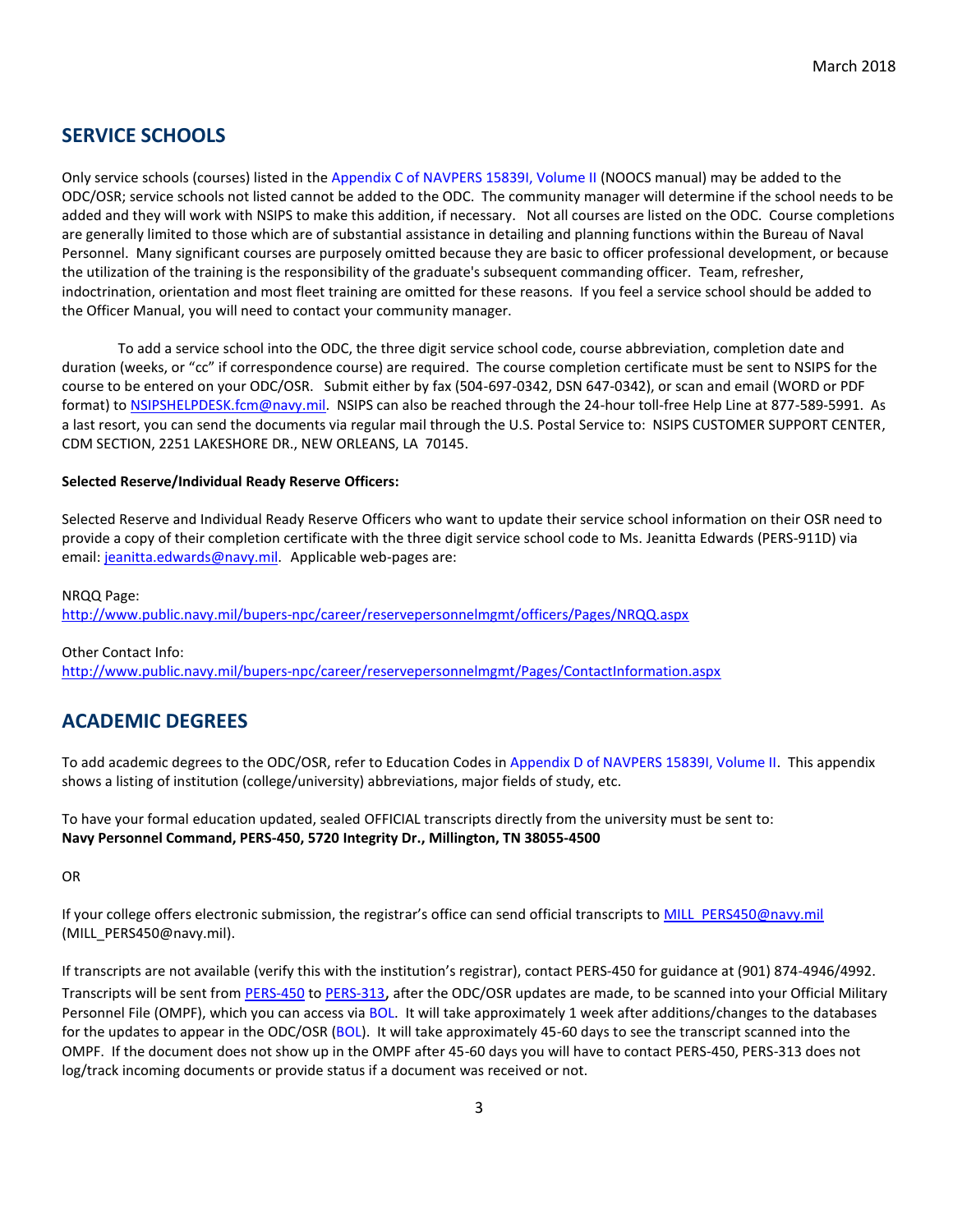The website for transcripts/subspecialty codes: <http://www.public.navy.mil/bupers-npc/career/education/subspecialty/Pages/default.aspx>

## **FITNESS REPORTS**

There is normally a two to three-month lag time for fitness reports to appear in your record. The reporting senior's cumulative average also takes up to three months to appear on the PSR. Fitness reports will appear on the PSR first and then in your OMPF. **Reports for officers in zone for a selection board get priority for processing.** If you are missing a fitness report (more than 6 months old) on the PSR, the CDROM/OMPF, have an error on your PSR regarding a fitness report, or have any question about fitness reports, contact [PERS-32](http://www.public.navy.mil/bupers-npc/career/performanceevaluation/Pages/ContactUs.aspx) customer service at (901) 874-4881/4882/3313 (DSN 882). Detailers and other codes at NPC do not have the ability to provide FITREP assistance – use PERS-32.

Sending duplicate reports compounds the processing problem, so it is best to call and check on the report first. If a fitness report is missing from your record, you may have to send a copy signed by the member and the reporting senior to**: Bureau of Naval Personnel, PERS 32, 5720 Integrity Drive, Millington, TN 38055-3201, AFTER** contacting PERS-32 to ensure that they have not already received the report.

Of note: Requests for administrative changes to submitted fitness reports can be requested by letter to PERS-32 (address above); members can request corrections of obvious errors to blocks 1-19 and blocks 21 to 27 by submitting a letter requesting the corrections to PERS-32. Changes to other blocks on the fitness report **must** be requested by the reporting senior that signed the original report.

## **PERSONAL AWARDS**

Information and regulations concerning awards is contained in [SECNAVINST 1650.1H.](https://awards.navy.mil/awards/webdoc01.nsf/(vwDocsByID)/DL060927142728/?OpenDocument) The CNO Awards Office established and maintains the Navy Department Awards Web Services (NDAWS) as the single authoritative data base for all Military Decorations as specified by the Secretary of the Navy. All awards entered into the NDAWS data base are exported to the BUPERS Mainframe for updating pertinent personnel records. To ensure accurate, complete, and synchronized awards data between NDAWS and the personnel records, awards data should only be entered into NDAWS (this only applies to Navy Achievement Medals or higher). See [NAVADMIN 177/04](http://www.public.navy.mil/BUPERS-NPC/REFERENCE/MESSAGES/Pages/default.aspx) an[d NAVADMIN 016/13.](http://www.public.navy.mil/BUPERS-NPC/REFERENCE/MESSAGES/Pages/default.aspx)

A member can check what awards they have in NDAWS by going to the NDAWS public website: [https://awards.navy.mil.](https://awards.navy.mil/) **NDAWS Public website does not contain all the required data to ensure the award \*Is Correct\*** (i.e. it does not show the award number). The best source is to review your NSIP/ESR record under Honors and Awards. If the dates or the award number in ESR do not agree with the document when it is because NDAWS is incorrect.

Example: You have two NAM's, both are in NDAWS and ESR but only the "First" award is in the OMPF record. The "Second" award is not filed to the OMPF because the award number in NDAWS has something other than a "2". If you look at your ESR record and review the award number column it may be Null or something other than a "2". And yes when you are looking at the NDAWS Public site you are thinking that your NDAWS record is correct because you see two NAM's listed there, when in fact it is not. Awards must be \***correct**\* in NDAWS before PERS-313 can add the award. This is also true for correcting awards that have already been filed, i.e. the "Second" is on file but it was corrected to read "Third", before PERS-313 can remove/replace the award, the entry in NDAWS must be corrected also.

Once NDAWS corrects an existing award entry (dates; award number) you will have to contact the NSIPS Helpdesk for them to correct your ESR record per NDAWS, they will not correct unless they see the correction in NDAWS.

To search for awards using a Social Security Number (SSN), enter data on the screen and click on [Search] in the upper right corner. If the individual has changed their last name, a separate query by the previous last name will be required. NDAWS **does not** consolidate awards upon name change.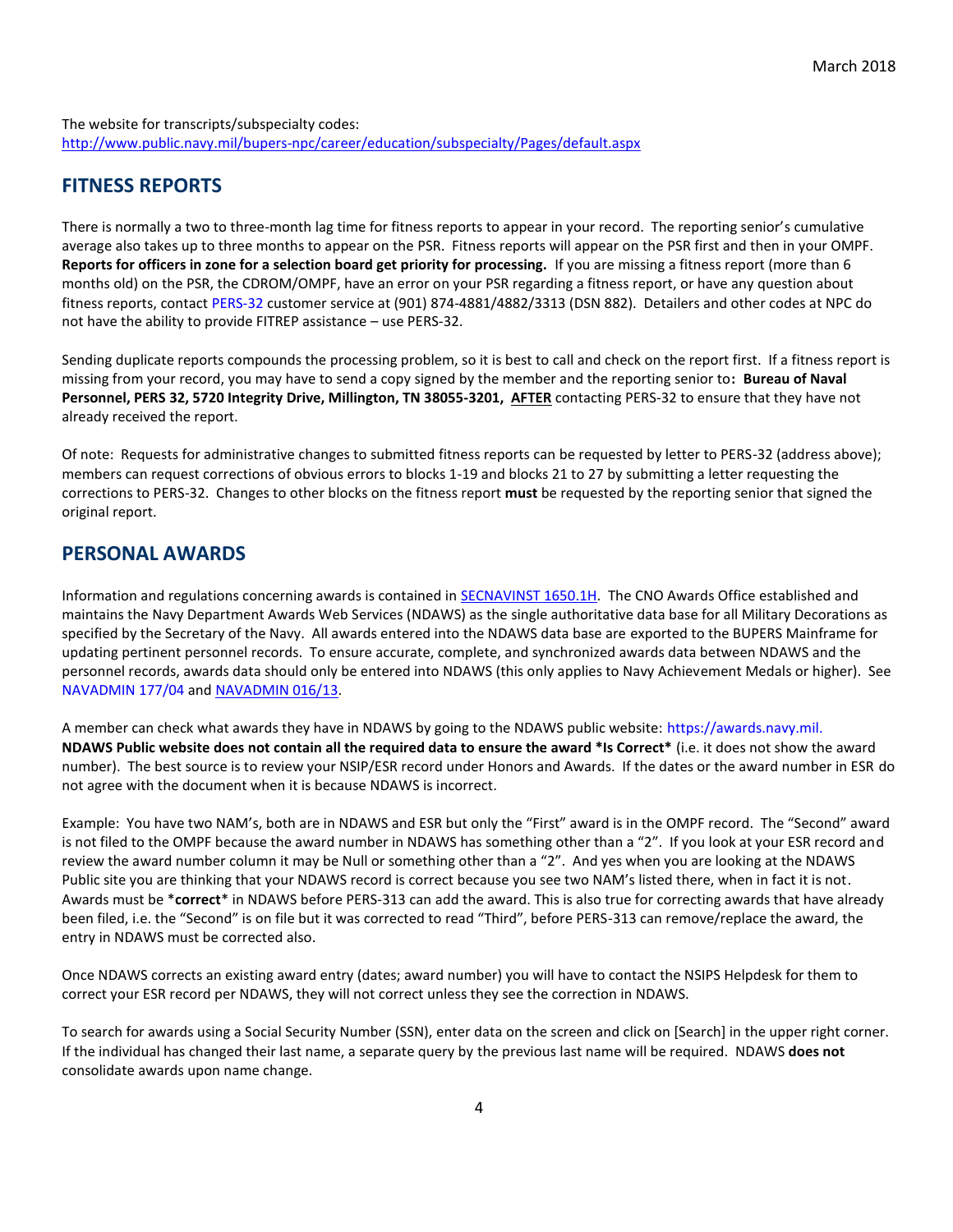**DO NOT e-mail or snail-mail your awards to the CNO Awards Office in Washington DC**, unless your command is a direct report to SECNAV or CNO and does not have NDAWS access. **DO NOT snail-mail your awards to NPC unless they are already entered into NDAWS**. Activities identified as NDAWS coordinators hold responsibility for updating Sailors' personal awards within NDAWS and forwarding the citation to NPC for inclusion into the Sailors' OMPF.

#### **Your NDAWS Authority**

Every Sailor (officer/enlisted) has an NDAWS Authority. If you do not know who your NDAWS authority is please contact the Navy support office (i.e. PSD, CSD, NOSC) that handles your pay/personnel matters – their NDAWS Authority will also be your NDAWS Authority.

You can contact your NDAWS Authority directly using the "NDAWS Authorities" listing that is located under NDAWS HOME or via your support office.

Your NDAWS Authority can also correct the NDAWS record of errors in the NDAWS system when you were assigned to a previous command. NPC does not correct your NDAWS record. **ONLY THE NDAWS Authority can make NDAWS entries**. Again, NPC does not correct your NDAWS record.

If you are having problems with a NDAWS Authority please contact the CNO Awards Office at [NavyAwards@navy.mil.](mailto:NavyAwards@navy.mil)

#### **Submitting Awards and your NDAWS Coordinator**

All delegated awarding authorities are to forward copies of the completed OPNAV form 1650/3 and signed award citations or certificates to their appropriate NDAWS coordinator for entry into NDAWS. The NDAWS coordinator shall submit the citations/certificates to PERS-313 for entry into the Sailors' OMPF with return address reflecting complete command mailing address. Updates to the OMPF will only occur after verification that the award has been correctly entered into the NDAWS database (dates and award number). A list of NDAWS coordinators is available at the website: [https://awards.navy.mil.](https://awards.navy.mil/) Awards received that are not reflected in NDAWS will be returned to the sender for appropriate action.

Award citations received by NPC from sources other than NDAWS authorities will be entered into a Sailors' OMPF if the award is accurately reflected in NDAWS, including personal awards (NA and higher) that are received by NPC as part of a selection board package.

Sailors mailing award citations/certificates must check NDAWS prior to submission. If the award does not reflect correctly in NDAWS, it will not be placed into the OMPF.

Sailors who require award entries into NDAWS will need to contact their current command's NDAWS coordinator. They will require the original copy of the award citation/certificate (copy of orders from sister service/joint approval authorities, if available, should accompany) for authenticating the award in accordance with the SECNAVINST.

#### **Important Notes:**

NDAWS will update the other electronic systems (PSR, ESR, OSR, ETJ) in approximately 1-2 weeks.

If the award is reflecting accurately in NDAWS and not on the OSR or PSR, the Sailor should print their full SSN in the upper right corner of the award, and send an encrypted e-mail to mill\_p33awards@navy.mil or contact NPC Helpdesk at 1-866-U-ASK-NPC, 1- 866-827-5672 DSN: 882-5672 for assistance. NDAWS provides a file to the medals and awards (M&A) database which is where awards information for the ODC/OSR/PSR is obtained.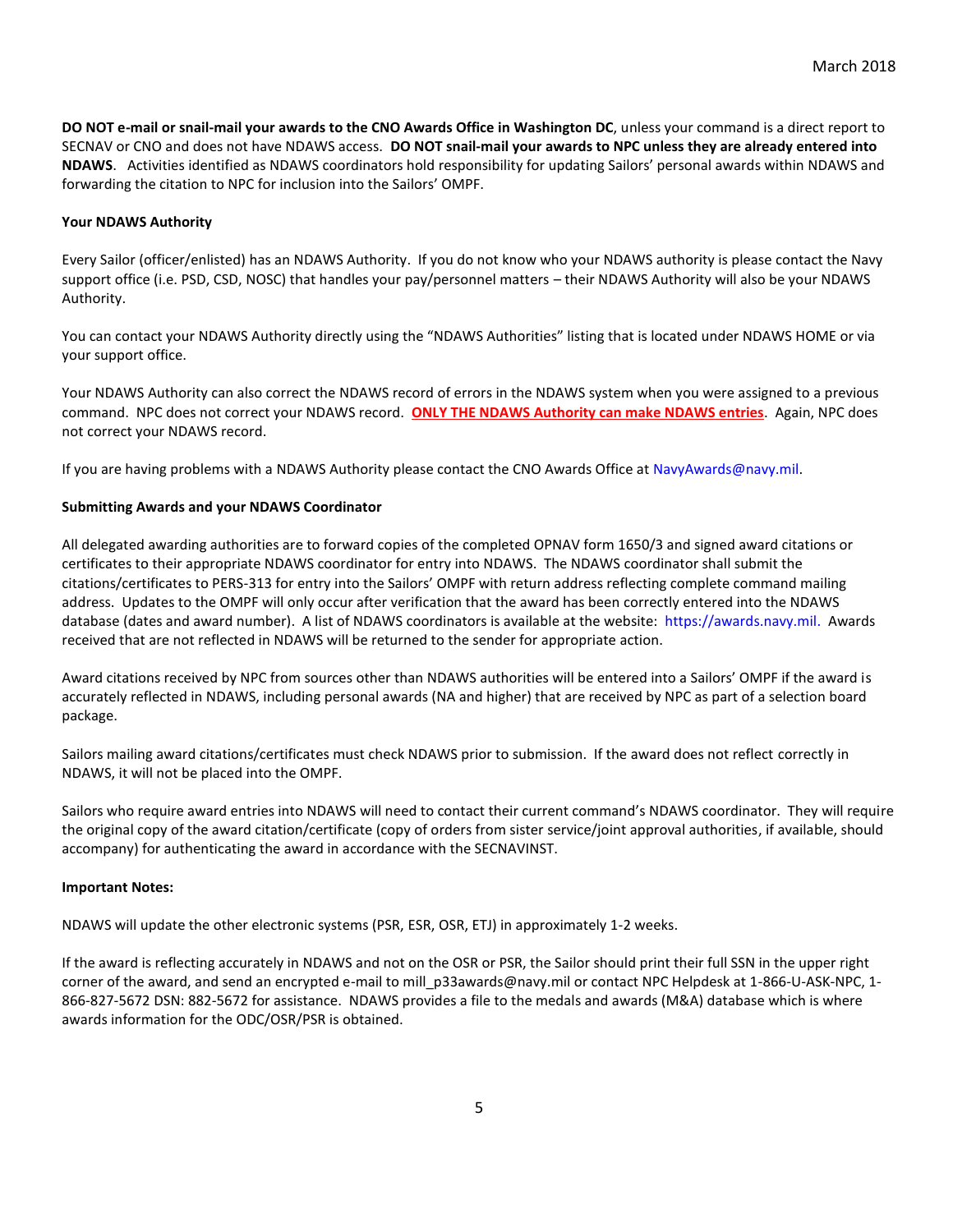## **ADDITIONAL QUALIFICATION DESIGNATOR (AQD)**

Your respective detailer manages/assigns AQDs. To request an AQD referred i[n Appendix D of NAVPERS 15839I, Volume I](http://www.public.navy.mil/bupers-npc/reference/noc/Pages/default.aspx) (NOOCS manual), contact your detailer [\(via e-mail/phone\)](http://www.public.navy.mil/BUPERS-NPC/OFFICER/DETAILING/Pages/default2.aspx) for guidance on required documentation, qualifications and the overall process. AQDs will only be assigned/awarded after a record review, or after the appropriate documentation is submitted, to determine that eligibility requirements have been met.

If you see a discrepancy on your ODC, contact your detailer for guidance on correcting.

## **JOINT PROFESSIONAL MILITARY EDUCATION (JPME)**

[Joint Officer Management \(PERS-45J\)](http://www.public.navy.mil/bupers-npc/officer/Detailing/jointofficer/Pages/default.aspx) tracks and documents joint qualifications and progress towards Joint Qualified Officer (JQO) designation. Obtaining JPME can enhance your opportunity for selection and promotion. The website for JPME answers joint questions. PERS45J may be contacted at the above link – phone/email addresses provided.

## **SUBSPECIALTY CHANGES/UPDATES**

Subspecs have two tracks: Education and Experience and are addressed differently for medical/non-medical personnel.

NON-MEDICAL PERSONNEL:

Education: If you recently completed a master's degree, PhD, board certification, or other advanced training, you may need to update the subspecialty code accordingly. This is a normal part of submitting the transcript (see [ACADEMIC DEGREES](#page-2-0) portion of this document). Your detailer is unable to award or update your subspecialty code; it MUST be requested through PERS-450. Contact for further info: [MILL\\_PERS450@navy.mil.](mailto:MILL_PERS450@navy.mil)

Experience: If you served in a billet that meets the Core/Skill/Requirements, you may earn the subspec code through submission of a package to the fleet subject matter expert. PERS-450 collects and staffs these packages. Contact for more info: [MILL\\_PERS450@navy.mil.](mailto:MILL_PERS450@navy.mil)

The website with all the details on subspecs: <http://www.public.navy.mil/bupers-npc/career/education/subspecialty/Pages/default.aspx>

MEDICAL PERSONNEL:

Note: PERS-450 cannot update medical-specific subspecialty codes (15XX-19XX). Please call the number below for further assistance:

MSC - Comm: 703-681-5540 (DSN 761) NC - Comm: 703-681-9216 MC - Comm: 703-681-9240 DC - Comm: 703-681-9255

### **LANGUAGE PROFICIENCY**

The NSIPS helpdesk no longer updates foreign language proficiency. If the update is based on a self-assessment, the service member's servicing PSD reports the change in NSIPS. For all other assessments ( DLI tests, etc.) the member must contact the Navy Foreign Language Testing Office (NFLTO) c/o [darrin.williams@navy.mil.](mailto:darrin.williams@navy.mil)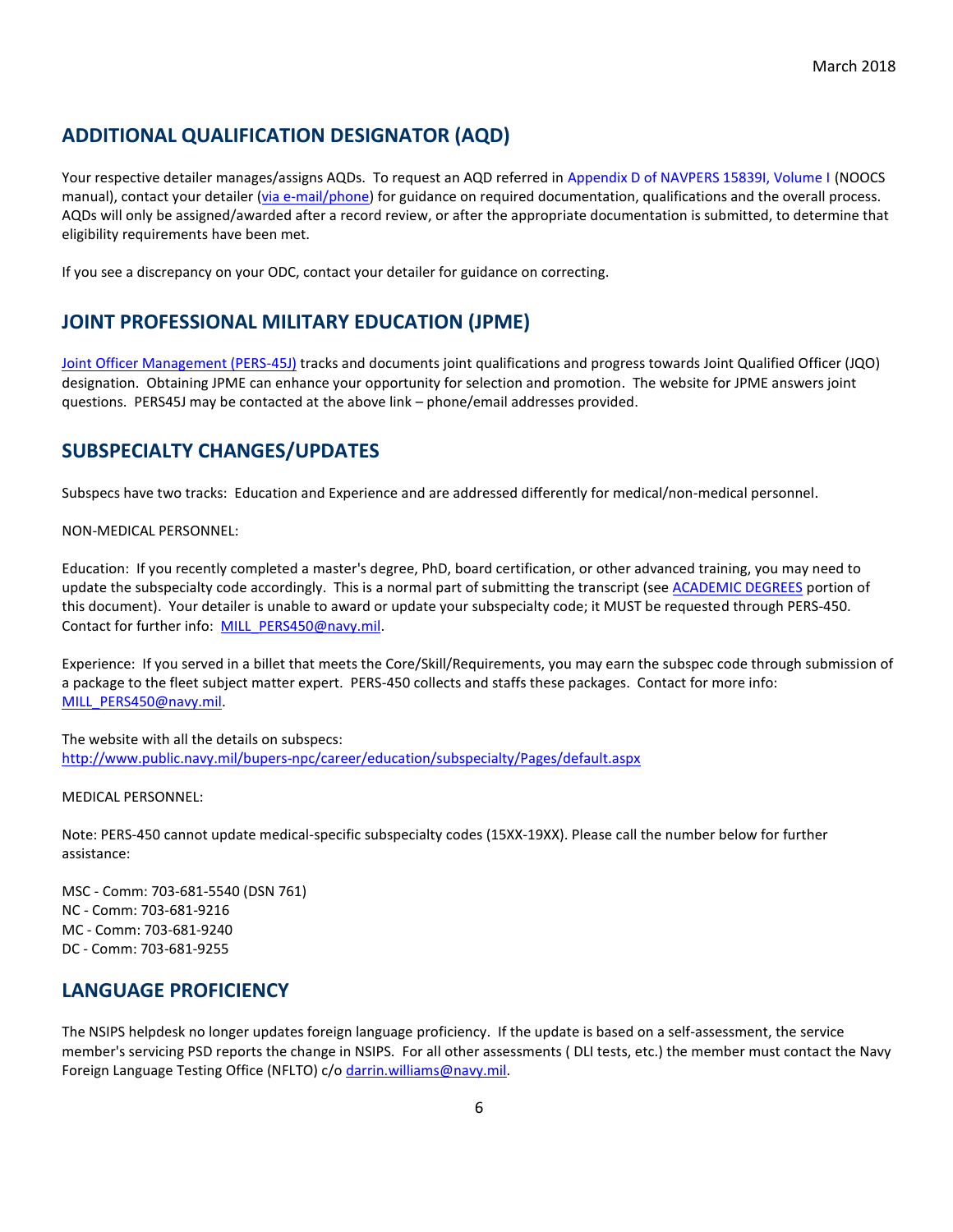## **ACQUISITION QUALIFICATIONS**

Each officer community has unique needs for Acquisition Corps members. Questions regarding future assignments in an acquisition position should be directed to your community manager or detailer. PERS-447 does not assign officers to acquisition assignments. They do assign AQDs upon completion of certification. Contact PERS-447: pers-447 mail@navy.mil to update completed certifications.

The website with all the details on **Acquisitions PERS-447** can help answer questions.

## **OFFICER PHOTOGRAPHS**

Photographs are required of all active duty and reserve officers, regardless of status, within three months after acceptance of each promotion; photographs are now required in COLOR and are scanned and entered into the record in color. [MILPERSMAN 1070-180](http://www.public.navy.mil/bupers-npc/reference/milpersman/1000/1000General/Documents/1070-180.pdf) outlines the uniform requirements for the photograph, and includes a link to [NAVPERS form 1070/884 \(04-07\);](http://www.public.navy.mil/BUPERS-NPC/REFERENCE/FORMS/NAVPERS/Pages/default.aspx) this form is the correct form on which to submit photographs. Attach the photo, sign & date, and mail to: **Navy Personnel Command, PERS-313, 5720 Integrity Drive, Millington, TN 38055-3120. (Official Photos cannot be submitted via email).**

**[NAVADMIN 186/16](http://www.public.navy.mil/bupers-npc/reference/messages/Documents/NAVADMINS/NAV2016/NAV16186.txt) eliminated the display of the Officer photograph during selection boards; however, did not eliminate the requirement for a photograph to be in the official record. Official Officer Photographs are still required to be entered into an Officer's OMPF within 3 months after acceptance of each promotion.**

To verify a current COLOR photograph has been entered into the permanent record, log into [OMPF](http://www.public.navy.mil/bupers-npc/career/recordsmanagement/militarypersonnelrecords/Pages/default2.aspx) via BOL. Also, be sure that the blocks are correct, that the SSN is the **Full SSN,** and that you sign the form before sending. Also, be sure and **sign** the bottom of the form before sending (email submissions will cannot be accepted)!

**VERY IMPORANT**: **The photo must be attached to the NAVPERS 1070/884; completely filled out and signed before it can be filed to the OMPF record.**

### **PRD EXTENSION REQUESTS**

All requests must be submitted 9-12 months prior to your current PRD and endorsed by the current chain of command. Community, command and placement needs will be considered along with the officer's desires when determining approval of requests. It is recommended to discuss with the detailer and current chain as soon as possible.

## **RETIREMENTS/SEPARATIONS/RELEASE FROM ACTIVE DUTY (RAD) INFORMATION**

Per NAVADMIN 273/17, Resignation requests must be submitted via NSIPS as of 1 January 2018. Service members must login to NSIPS and navigate to the Retirements and Separations (RnS) section located under "Employee Self Service – Retirements and Separations" to check their status, eligibility, and/or submit requests. All requests must be submitted **9-12 months** prior to the desired separation date. In some instances, due to the notification time limits, officers desiring to resign may be prohibited from tendering a resignation during the slating process. To prevent this from happening, notify Pers-451 and your detailer by email or by official letter of your intent to resign. This notification must reach NPC no less than 6 months prior to your Projected Rotation Date (PRD).

Requests take an average **12-16 weeks** for processing. If your request requires any type of waiver (advanced education obligated service, bonuses, special pay, Minimum Tour for Separation (MTS), Minimum Service Requirement (MSR), Minimum Service Obligation(MSO) etc) you may incur an additional **8 weeks** of processing time.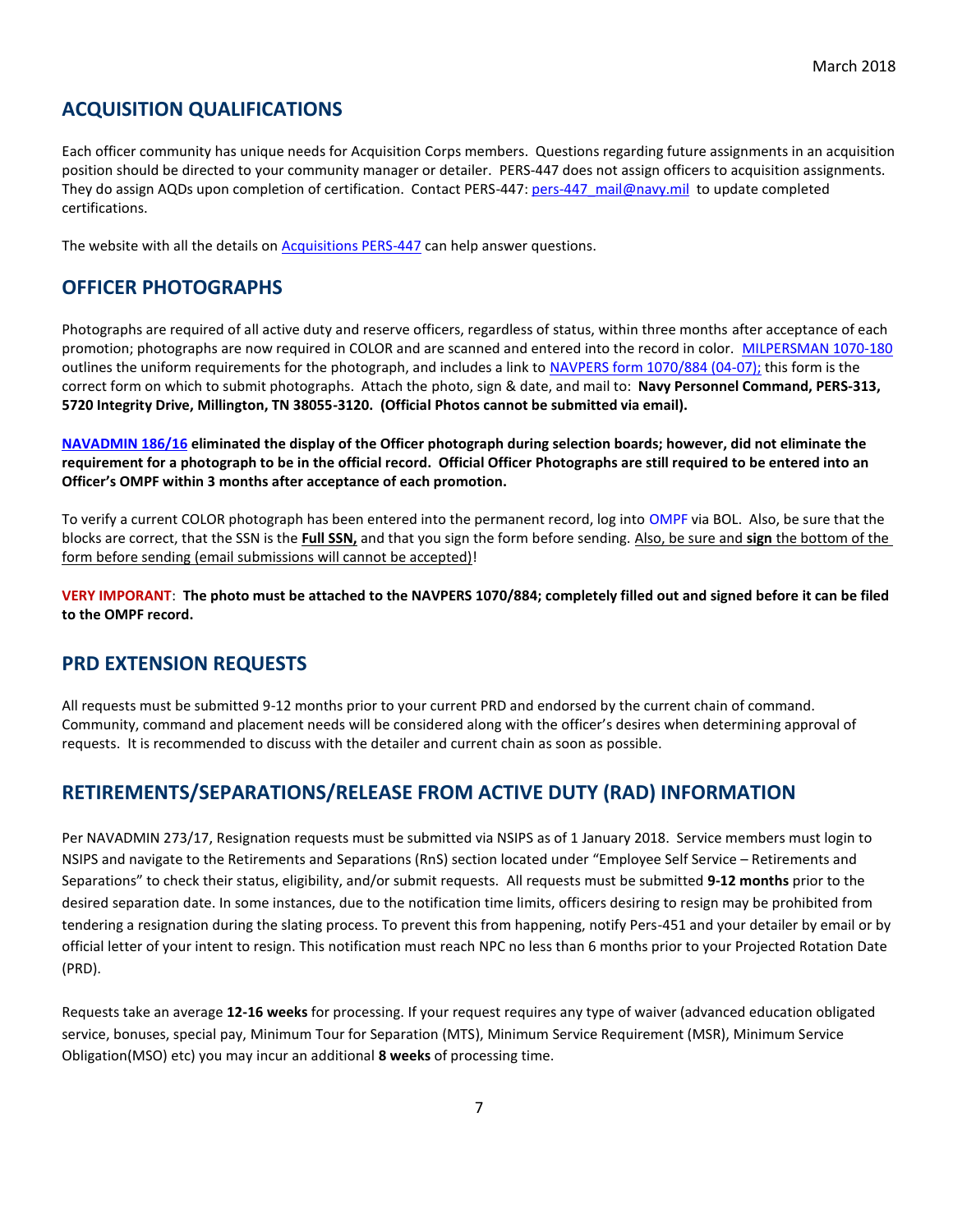If you are unsure of which month/year you should request in regards to time owed for advanced education obligated service, bonuses, special pay, Minimum Tour for Separation (MTS), Minimum Service Requirement (MSR), etc. or what best aligns your desired resignation month/year with Prescribed Rotation Date (PRD), or Time On Station (TOS), please contact your detailer for clarification. In accordance with the Officer Transfer Manual, your detailer has the ultimate responsibility for determining obligated service and dates concerning resignation/separation.

After submitting your resignation request in NSIPS, you and your current Command will receive confirmation via message traffic and BOL that your request has been received for processing. If you do not receive confirmation within **2 WEEKS** after your Command has forwarded your request to PERS-45, please call NPC's customer service call center, 1-866-U-ASK-NPC (1-866-827- 5672) for routing to the appropriate office.

If you have less than 8 years active service (MSO), you will be required to accept a reserve appointment for the time remaining or if you have greater than 8 years active service and you wish to affiliate with the reserves, contact PERS-9 Career Transition Office (CTO) for questions. If you choose to actively drill, you will need to contact a Reserve Center and make your arrangements. **PERS-45 cannot do this for you.** If you have questions regarding the reserves, the Career Transition Office (CTO) supports the rapid and seamless transition from the Active to Reserve Component (AC/RC) that encourages a lifetime of Navy service.

Job hunting/House-hunting (permissive TDY) is not authorized for resignation/RADs.

All separation orders are written to complete separation processing no later than the last day of the month. You may separate on the day of your choice providing you have command approval and have completed all separation processing. You do not need to contact PERS-45 or your Detailer regarding actual date of separation. Separation orders are issued approximately 4-6 months prior to month of separation, where possible, in order to allow sufficient time for household goods shipment. You do not need to contact PERS-45 if you are granted separation leave. If you are currently going through any administrative action for separation, please go to th[e PERS-834 w](http://www.public.navy.mil/bupers-npc/career/personnelconductandseparations/Pages/OfficerPerformanceSeparations.aspx)ebsite for more information.

#### **POINTS OF CONTACT:**

| <b>Officer Resignations (PERS-45)</b>           | COMM: (901) 874-2085 |                     |
|-------------------------------------------------|----------------------|---------------------|
| Officer Retirements (PERS-835)                  | COMM: (901)874-3180  |                     |
| Drilling Reserve Officer Retirements (PERS-912) |                      | COMM: (901)874-4604 |

#### **RETIREMENT INFORMATION**

Retirements NPC homepage is [here.](http://www.public.navy.mil/bupers-npc/career/retirement/Pages/default.aspx) Officers considering voluntary retirement from active duty should revie[w MILPERSMAN 1810-](http://www.public.navy.mil/bupers-npc/reference/milpersman/1000/1800Retirement/Pages/default.aspx) [020](http://www.public.navy.mil/bupers-npc/reference/milpersman/1000/1800Retirement/Pages/default.aspx) and [OPNAVINST 1811.3](http://www.public.navy.mil/bupers-npc/officer/communitymanagers/ldo_cwo/pages/references.aspx) (series) for basic guidance and submit requests through NSIPS as outlined in NAVADMIN 273/17. Generally, requests for retirement should be received 9-12 months in advance of requested retirement date. Per U.S. Code Title 10, officers officially retire on the 1st day of the month, although their last day of active duty is the last day of the previous month. Time in Grade requirement for LCDR and below is 2 years; Time in Grade for CDR's and CAPT's is 3 years, however[, NAVADMIN](http://www.public.navy.mil/BUPERS-NPC/REFERENCE/MESSAGES/Pages/default.aspx)  [044/04](http://www.public.navy.mil/BUPERS-NPC/REFERENCE/MESSAGES/Pages/default.aspx) does allow for a waiver to two years if approved by the detailing community. If you do not have the required Time in Grade, you must specifically request a Next Lower Grade or Time in Grade waiver in your letter. View ou[r Frequently Asked](http://www.public.navy.mil/bupers-npc/career/retirement/OfficerRetirements/Pages/FAQ.aspx)  [Questions](http://www.public.navy.mil/bupers-npc/career/retirement/OfficerRetirements/Pages/FAQ.aspx) for more info.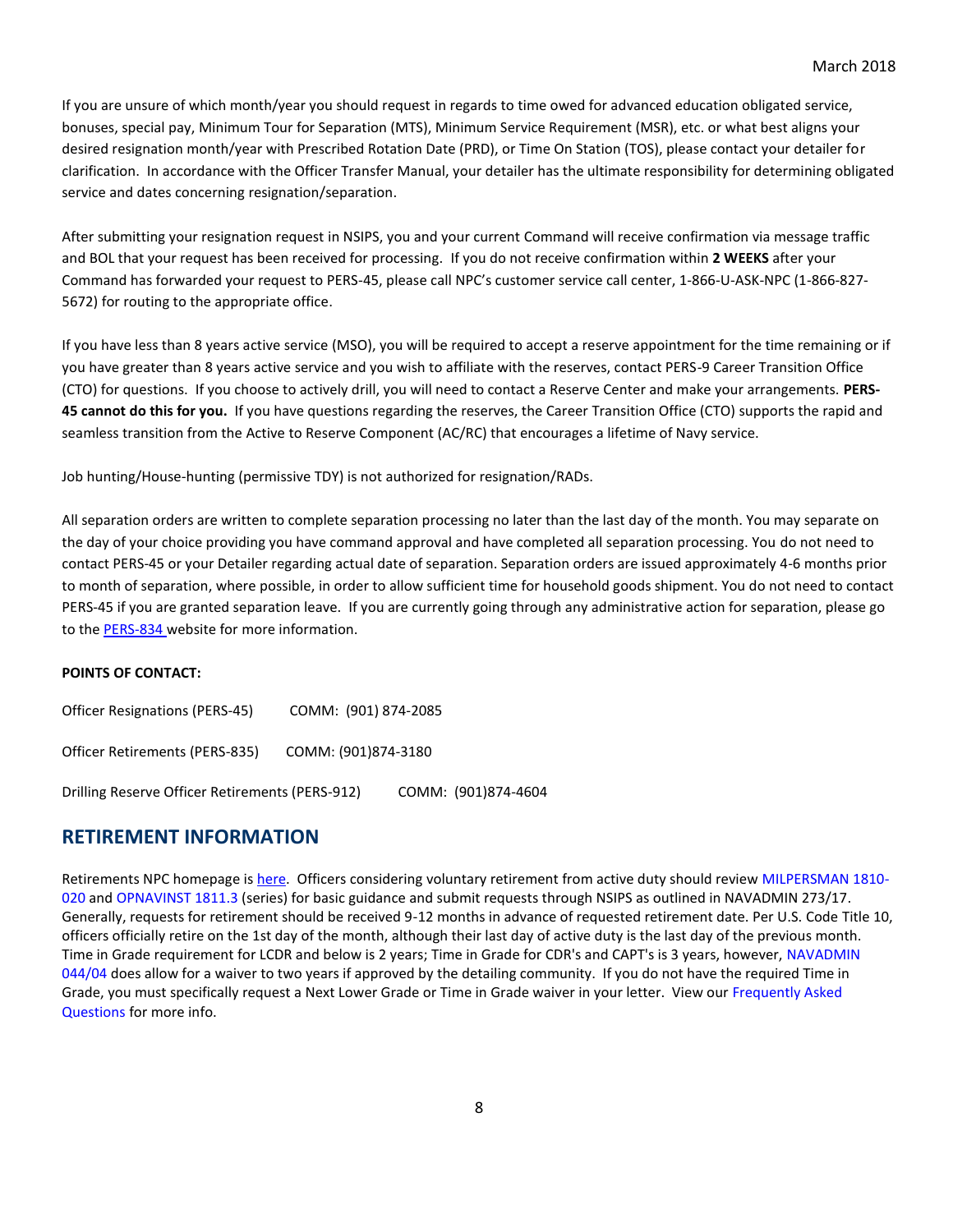## **RESERVIST POINT CREDIT**

You can either Fax (901-874-7044) or mail your documents for consideration for retirement point credit to Pers-912 at Navy Personnel Command Pers-912E, 5720 Integrity Drive, Millington, TN 38055.

## **MISC BOARD INFORMATION**

Record information submitted by members for consideration by selection boards (submitted by letter to a selection board) **WILL NOT** automatically be forwarded to appropriate PERS codes or NSIPS to update personnel records (OMPF, ESR, ODC, OSR, PSR). All information submitted to boards **is immediately destroyed** following the board completion. Information submitted to selection boards that needs to be included in the member's record(s) must be submitted separately and according to the directions contained above. **NAVADMINs 297/17, 296/17, and 284/17 have updated the deadline for submission of a Letter to the Board (LTB). All correspondence to the selection board, via your LTB, is now required to be submitted/received no later than 2359CST 10 calendar days prior to the board convening.** For example, if your board convenes January 18, 2018 – the deadline to submit a LTB is 2359 CST on January 7, 2018.

## **HOW TO VERIFY YOUR RECORD**

This section is a step-by-step guide on how to check all of your military records for completeness and accuracy. At least twice per year I use this process to ensure that my record is complete across all systems. There are many other ways to verify your record; this is just how I check my record.

- 1. Access the following systems and print out copies of the reports:
	- **Bupers Online (BOL)**
	- Log into BOL at [https://www.bol.navy.mil](https://www.bol.navy.mil/)
	- Click on the "ODC, OSR, PSR" menu option.
	- Click on the "Officer Data Card (ODC)" link on the top right hand corner of the webpage.
	- In the center of the page, you will be able to generate a PDF document of your ODC. Click on the PDF icon and print a copy of your ODC. Close out of the PDF document.
	- Click on the "Officer Summary Record (OSR)" link, then click on the "Proceed to OSR" button.
	- In the center of the page, you will be able to generate a PDF document of your OSR. Click on the PDF icon and print a copy of your OSR. Close out of the PDF document.
	- Click on the "Officer FITREP Summary (1996 to Present)" link.
	- In the center of the page, you will be able to generate a PDF document of your FITREP summary. Click on the PDF icon and print a copy of your FITREP summary. Close out of the PDF document.
	- On the top center of the webpage, click on the "BOL Menu" link.
	- Click on the "CCA/FITREP/Eval Reports" menu option.
	- Towards the top of the webpage, click on the "Performance Evaluation Continuity Report" link.
	- There is not an option to generate a PDF document. Press "Ctrl + P" to print this report.
	- Click on the "BOL" link in the top left hand corner of the webpage.
	- Click on the "Individual Medical Readines (IMR) Status" link.
	- Press "Ctrl + P" to print out this report.
	- Click on the "Return to BOL" link in the top right hand corner of the webpage.
	- Click on the "PRIMS" menu option.
	- Click on the "Member" menu option at the top left hand corner of the webpage, enter your SSN, then click the "Search for Member(s)" button.
	- Your name should now be displayed on the webpage. To the immediate left of your name will be 3 small icons; click on the middle icon that looks like a bar graph. This will generate a new menu. Click on the "PRT Listing All Cycles" link. This will generate your PRIMS report. Print this report. While logged into PRIMS, verify PHA and PARFQ data.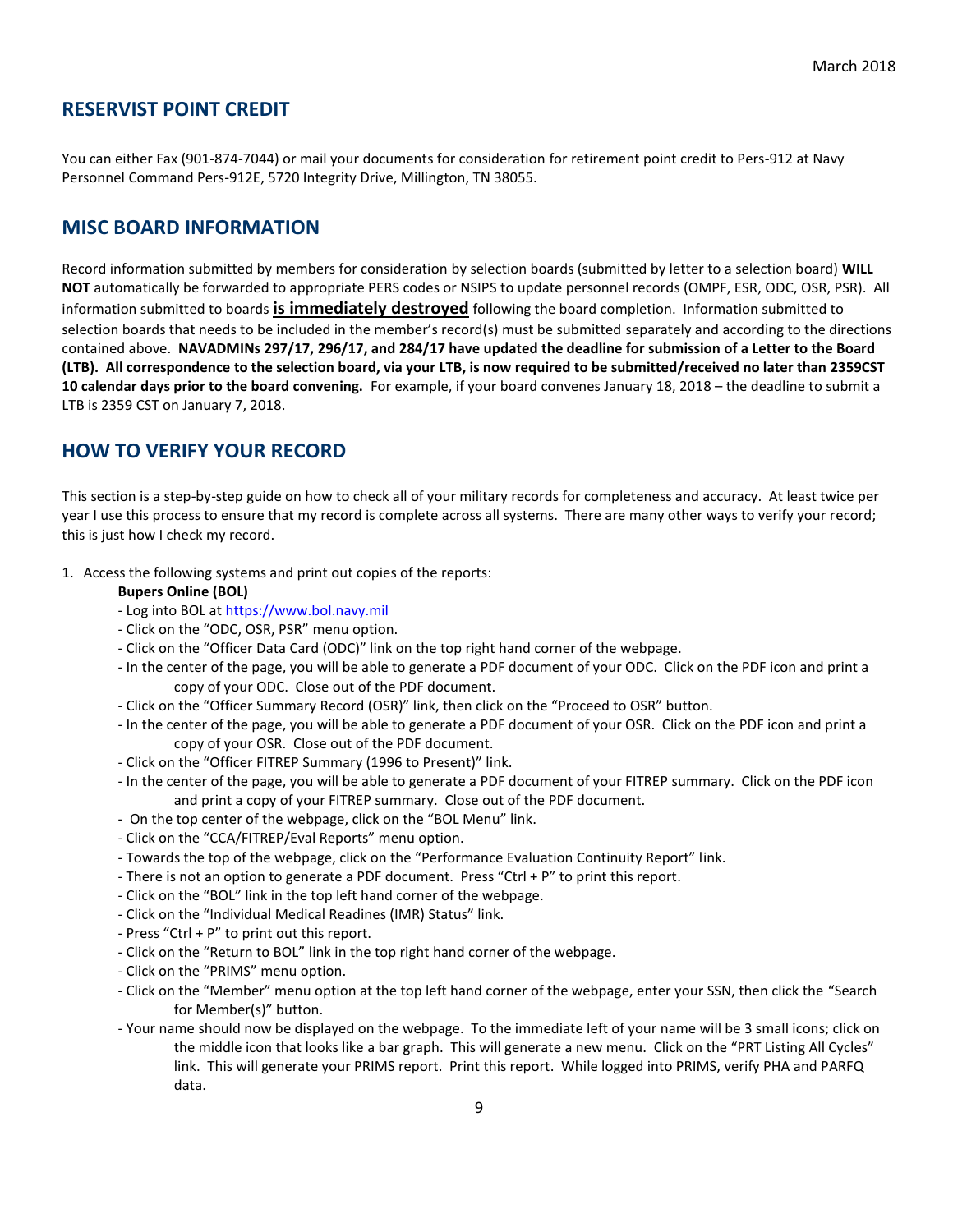- Close out of the entire PRIMS and BOL webpage.

#### **Electronic Training Jacket (ETJ) & Joint Services Transcript (JST) – Accessed via My Navy Portal (MNP) formerly known as Navy Knowledge Online (NKO)**

- Log into MNP at<http://my.navy.mil/> utilizing your **EMAIL** certificate on your CAC card.
- In the task bar across the top, hover over "My Record" and select "ETJ" from the drop down menu. This will take you to NTMPS and require you to login. Once logged in, select "Training" and your ETJ will be displayed.
- For your JST, login utilizing your CAC ID certificate t[o https://jst.doded.mil/smart/signIn.do](https://jst.doded.mil/smart/signIn.do) and select "Transcripts" from the top menu bar.

#### **U.S. NAVY Awards (NDAWS)**

- Navigate to NDAWS a[t https://awards.navy.mil/awards/webbas01.nsf/\(vwWebPage\)/home.htm?OpenDocument](https://awards.navy.mil/awards/webbas01.nsf/(vwWebPage)/home.htm?OpenDocument)
- Click on the "Personal Awards" link at the top left portion of the webpage.
- Click on the "Personal Awards Query" link at the top right hand corner of the webpage.
- Enter you first name, middle initial, last name, and last 6 digits of SSN into the appropriate boxes; then click on the "Search" link at the top right corner of the webpage.
- Press "Ctrl + P" to print this report. Close out of the entire NDAWS website.

#### **NAVY STANDARD INTEGRATED PERSONNEL SYSTEM (NSIPS)**

- Log into NSIPS at<https://nsipsprod.nmci.navy.mil/nsipsclo/jsp/index.jsp>
- Accessing NSIPS will bring you to your Electronic Service Record. NSIPS performs many functions (not the least of which is submitting e-leave), but you will also be able to view the current status of your security clearance. Possessing and maintaining a valid security clearance (Secret or higher) is a requirement for initial commissioning and continued service/promotion.
- Click on the "View Personal Information" link, then click on the "Member Data Summary" link.
- The second section from the top of the webpage is titled "Security". Ensure that the "Eligibility" and "Security Clearance" fields indicate that you have eligibility for a Secret (or higher) clearance. If these fields indicate anything other than Secret, Top Secret, or Top Secret – SCI Eligible; then you are unable to be verified during the post-selection board process as being qualified to promote – this is discussed further in the Post-Selection Board Process section of this brief. Examples of "Eligibility" field entries that require your immediate attention include, but are not limited to: "Eligibility Administratively Withdrawn", "Pending Reply to Statement of Reasons", "Revoked", "Denied", "N/A", "Loss of Jurisdiction", or a blank field. Immediately contact your chain of command and Security Manager to verify your status in the Joint Personnel Adjudication System (JPAS), and take action as needed. Failure to ensure that you have a valid security clearance, or failure to maintain a security clearance could result in the delay of promotion.

- Once you've verified your security clearance status, close out of the entire NSIPS webpage. \*\*\*Note: Your security clearance eligibility is subject to change at any time by the Department of Defense Central Adjudication Facility.\*\*\* - Members should review all other tabs to ensure transactions have been "verified". An un-verified transaction does not mean anything until it is either removed or verified. Contact your servicing PSD/Personnel Office regarding transactions that have not been verified.

#### **OFFICIAL MILITARY PERSONNEL FILE (OMPF) – ACCESSED VIA BOL**

- Return to the BOL website at [https://www.bol.navy.mil](https://www.bol.navy.mil/)

- Now begins the tedious process of verifying what is in your OMPF, and what should be in your OMPF. If a document does not exist in your OMPF, then it will not be brought before a board without further action from you (i.e. fix your record, or submit a letter to the board). Please note that not every document warrants inclusion into your OMPF. Gather your hard copy resources and compare it to what should be in your OMPF. If documents are missing from your OMPF, there is a very good chance that the information is also missing from your ODC, OSR, ETJ, etc. Please see the OMPF section of this document for amplifying information. Once you "scrubbed" your OMPF for discrepancies, close out of the BOL webpages.
- Review the following documents for what is filed to the OMPF record and submission requirements: [BUPERSINST 1070.27](http://www.public.navy.mil/bupers-npc/reference/instructions/BUPERSInstructions/Documents/1070.27C.pdf) (the enclosures is a list of what is filed to the OMPF)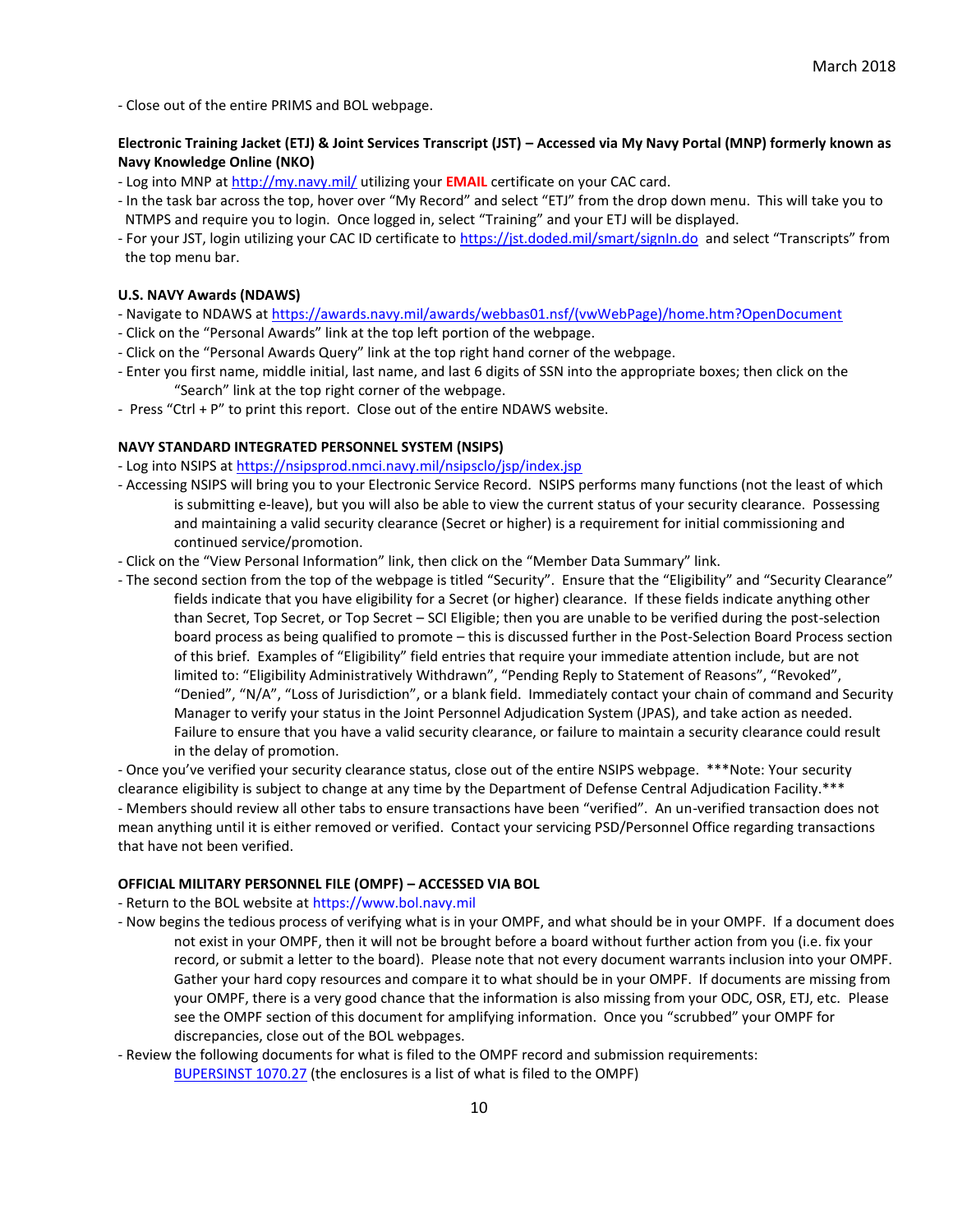PERS-31[3 Retain/Delete Listing](http://www.public.navy.mil/bupers-npc/career/recordsmanagement/Documents/RetainDeleteListing.xls) (MS Excel document) located at:

<http://www.public.navy.mil/bupers-npc/career/recordsmanagement/militarypersonnelrecords/Pages/default2.aspx>

Tip: Filter off the OFF FC for a complete list of officer documents, OFF FC is the Officer Field Code that you see when reviewing your OMPF record and also note the STATUS column, if ACTIVE the document is filed to the record.

2. Compare the various reports to the discrepancies you've found in your OMPF, then compare the reports to each other. Use your ODC as the report against which all other reports are measured. The purpose of this drill is to identify which of these reports is not like the others, which will in turn help you troubleshoot/determine how to fix your record. Only **primary designation letters** are filed to the OMPF, see [BUPERSINST 1070.27,](http://www.public.navy.mil/bupers-npc/reference/instructions/BUPERSInstructions/Documents/1070.27C.pdf) Enclosure 2, under Officer Designators, page 4 (does not include SSPD; NOBC; or AQDs).

#### **NAVAL OFFICER BILLETING CODE (NOBC), ADDITIONAL QUALIFYING DESIGNATOR (AQD), & SUB-SPECIALTY CODE (SSC), VERIFICATION**

- On the ODC, compare/verify sections 82-91 (NOBCs) against the OSR "Special Qualifications" section. When verifying NOBC data, pay special attention to the number of months assigned to the NOBC. The number of months assigned to an NOBC is determined and will be verified by the number of months listed in your FITREP. FITREP section 29 lists all of the billets held and duties performed during that reporting period as well as the number of months.
- On the ODC, compare/verify section 72 (AQDs) against the OSR "Special Qualifications" section. The OSR "Special Qualifications" section lists both AQDs and NOBCs together. When verifying AQD data and applying for AQD credit, the number of months listed in the NOBC section can affect your eligibility for AQDs. For example, to qualify for certain AQDs you must have served at least 18 months in a particular billet.
- On the ODC, compare/verify sections 66-68 (SSCs) against the OSR "SUB-SPEC" section. You can qualify for an SSC in two ways: through significant experience or by way of education. Similar to AQDs, when applying for an experience based SSC, the number of months assigned to an NOBC can affect that determination.
- On the ODC, compare/verify section 72 (AQDs) against the ETJ "AQD Data" section.
- On the ODC, compare/verify sections 82-91 (NOBCs) against the ETJ "NOBC Data" section.
- On the ODC, compare/verify sections 66-68 (SSCs) against the ETJ "AQD Data" section. This is not a typo, the ETJ's SSC data is found directly below the listing of AQDs.
- When verifying an education based SSC, verify ODC sections 54-60 (education data) against the OSR "Education" section. Then verify ODC sections 54-60 against ETJ "University Data" and "Academic Institution Courses Taken on Active Duty" sections. Then verify ODC sections 54-60 against the JST "Academic Institution Courses" section.
- Finally, verify ODC sections 54-60, 66-68, 72, and 82-91 against the existence of all parent documentation that should be in your OMPF.

#### **FITREPs, PERFORMANCE EVALUATION CONTINUITY REPORT, & PERFORMANCE SUMMARY REPORT (PSR) VERIFICATION**

- Start this process by printing out all of your FITREPs and FITREP Correspondence/Extension Memos found in your OMPF. Arrange them chronologically, oldest to most recent.
- On the "Performance Evaluation Continuity Report", pay particular attention to the "Missing Periods" section listed towards the bottom of the report. Working from top to bottom, check off each FITREP listed with the FITREPs printed from your OMPF. Verify the "From Date" and "To Date" columns on the continuity report against blocks 14 & 15 from each FITREP. Discrepancies between these dates may be explained by FITREP extension letters.
- Compare the Continuity Report against the data found in the PSR, ensuring that there are no gaps or difference between the date data.
- Finally, on the PSR, verify that the data in the "Traits", "Averages", and "Promotion Rec" columns matches what is reflected in FITREP blocks 33-39, 45, and 42-43, respectively.

#### **PHYSICAL READINESS INFORMATION SYSTEM (PRIMS), PSR, & FITREP VERIFICATION**

- On the PSR, verify the data in the "PRT" column matches what is reflected in FITREP block 20.
- Verify there are no gaps from the PRIMS "PFA Listing Report", and that the data in the PRIMS "PRT Results" column matches what is reflected in the respective FITREPs.